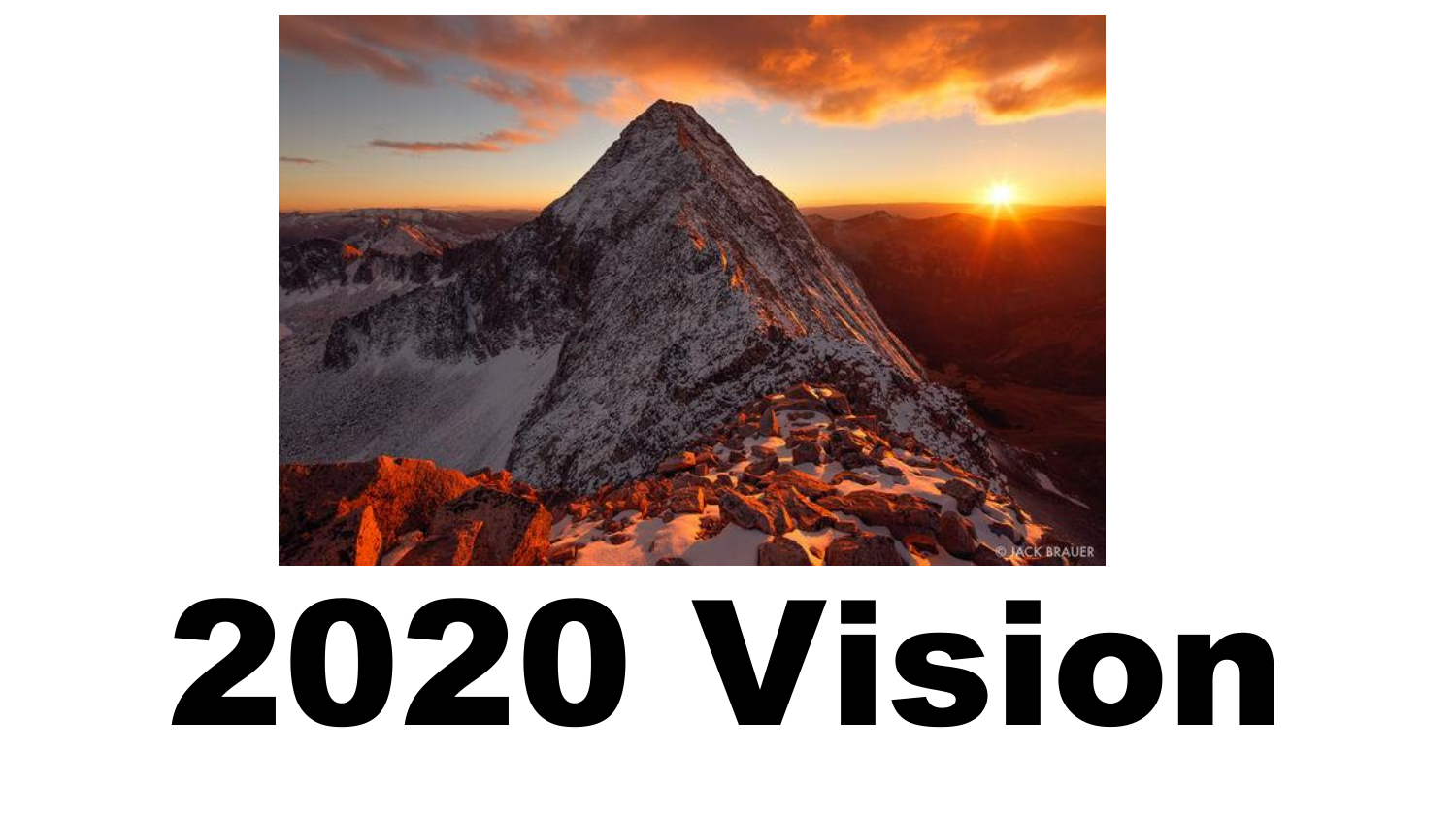What is a Vision?

- The ideal future of the company, and from it can be derived the 'goals' of the company.
- The Vision Question: Imagine we are in the future and we are very successful; what do we look like, feel like, act like and how did we get here?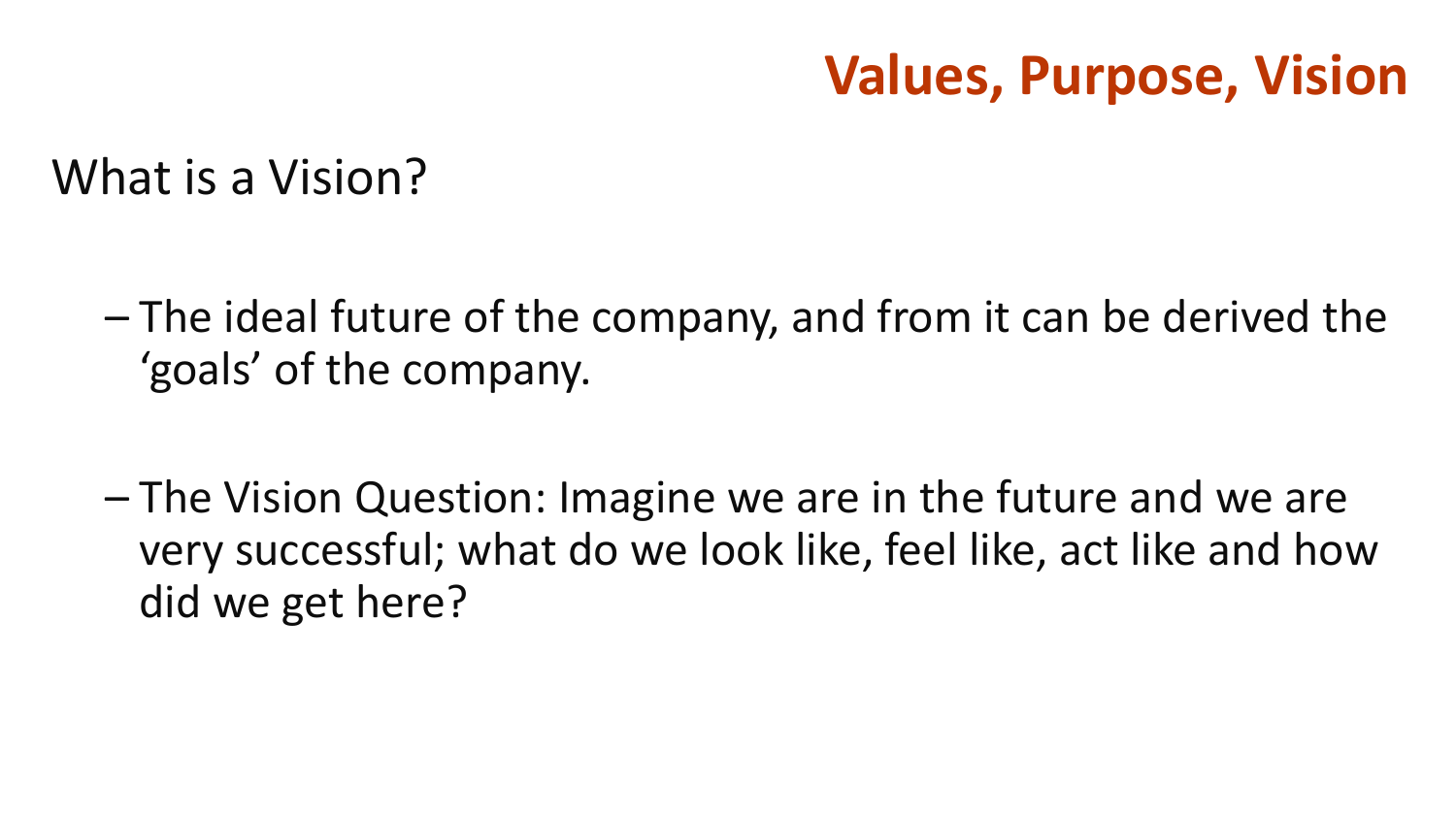How do we develop a Vision? Start by Sharing Values

- After beginning the Great Game in 2012, in 2014 Greene County worked together to establish their most important values.
- Trust was made the foundation and building on Trust are
	- Accountability Leadership
	- People The People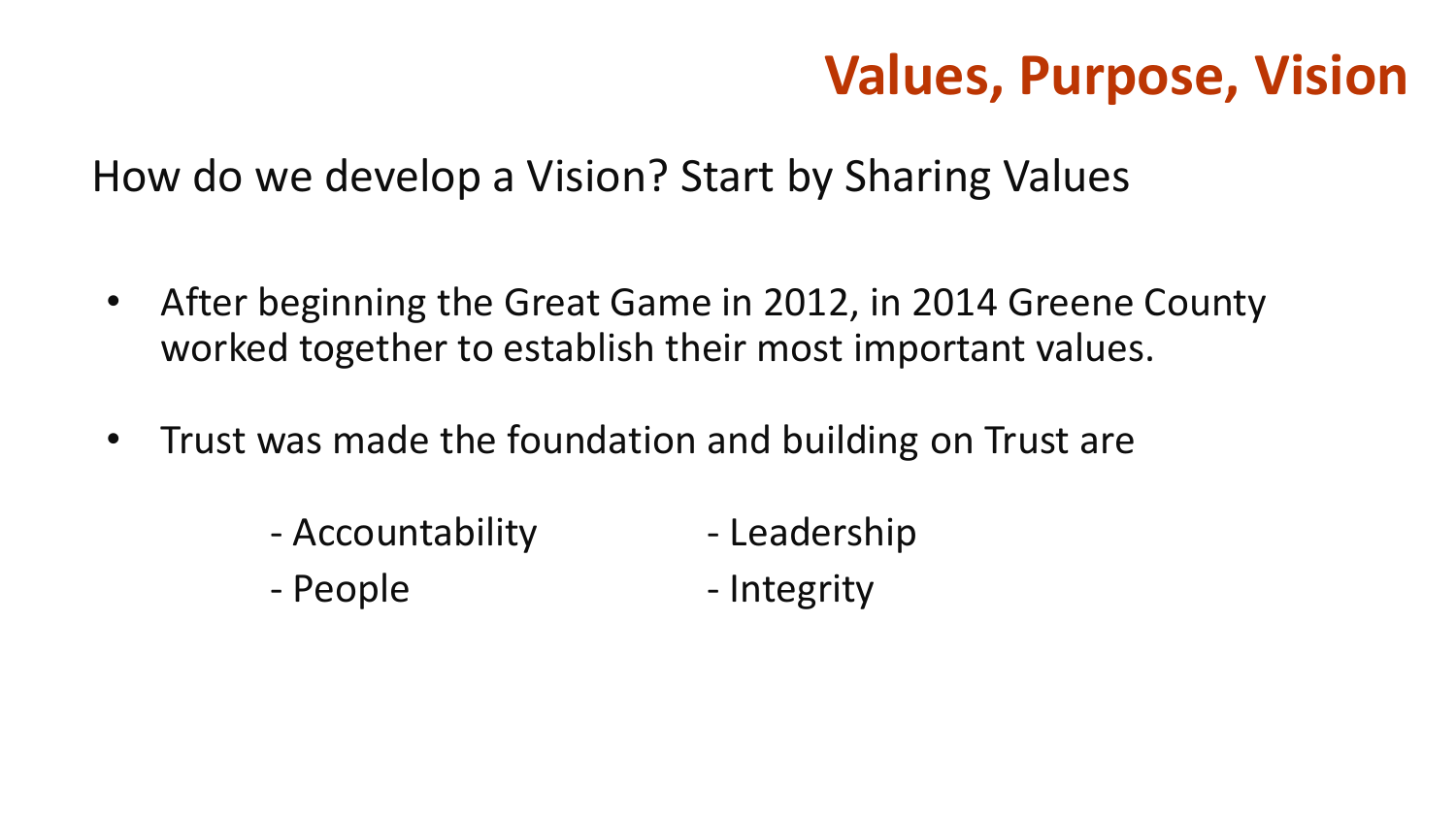

A Vision can help us gain a clear perspective on the company's critical issues and priorities.

Those issues standing in our way to reaching our vision.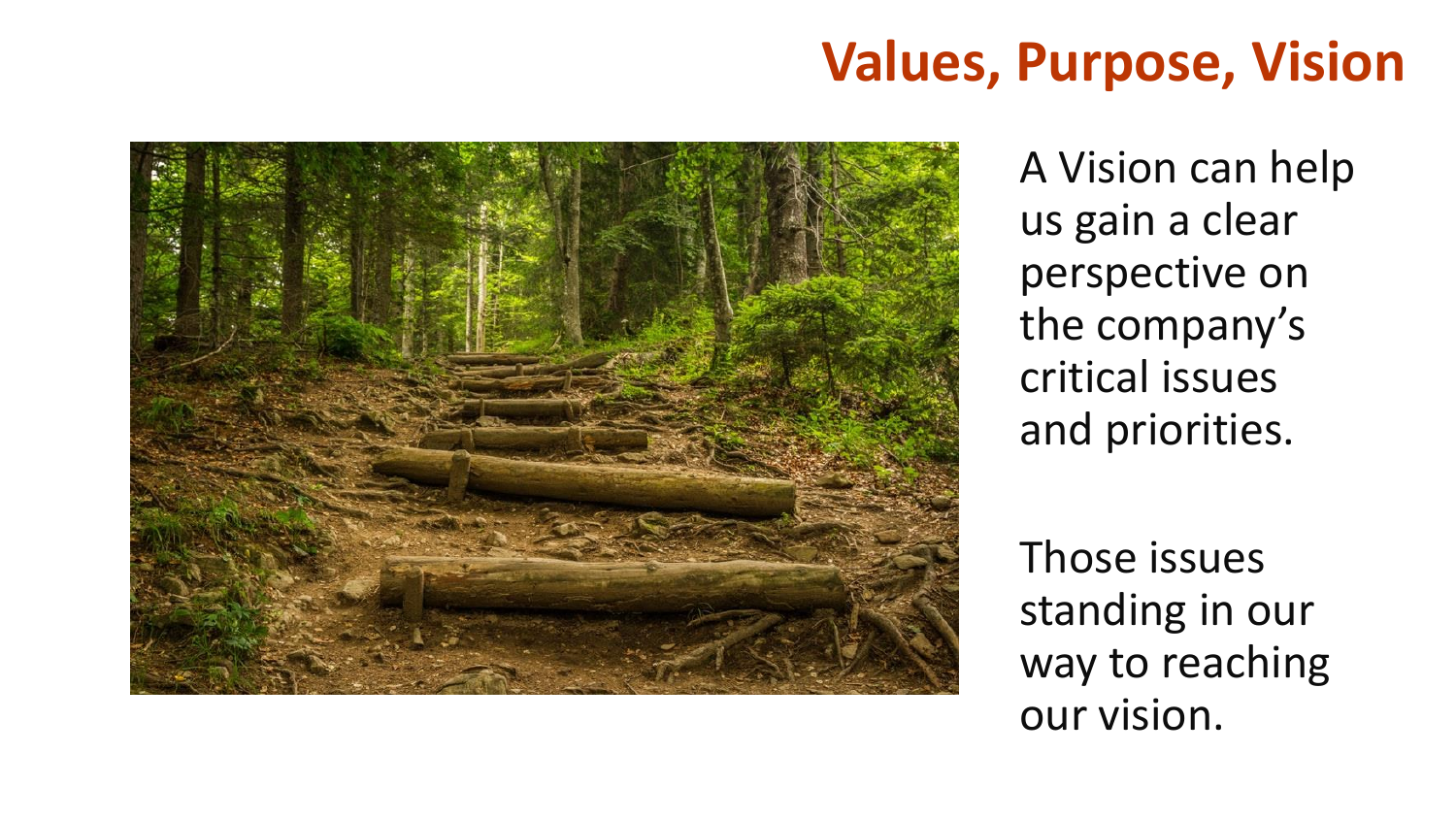- Characteristics of a good Vision
	- The Vision should be grounded in reality, but...
	- …the Vision should be driven more by what's desirable than by what, today, seems possible.
	- It should be a stretch.